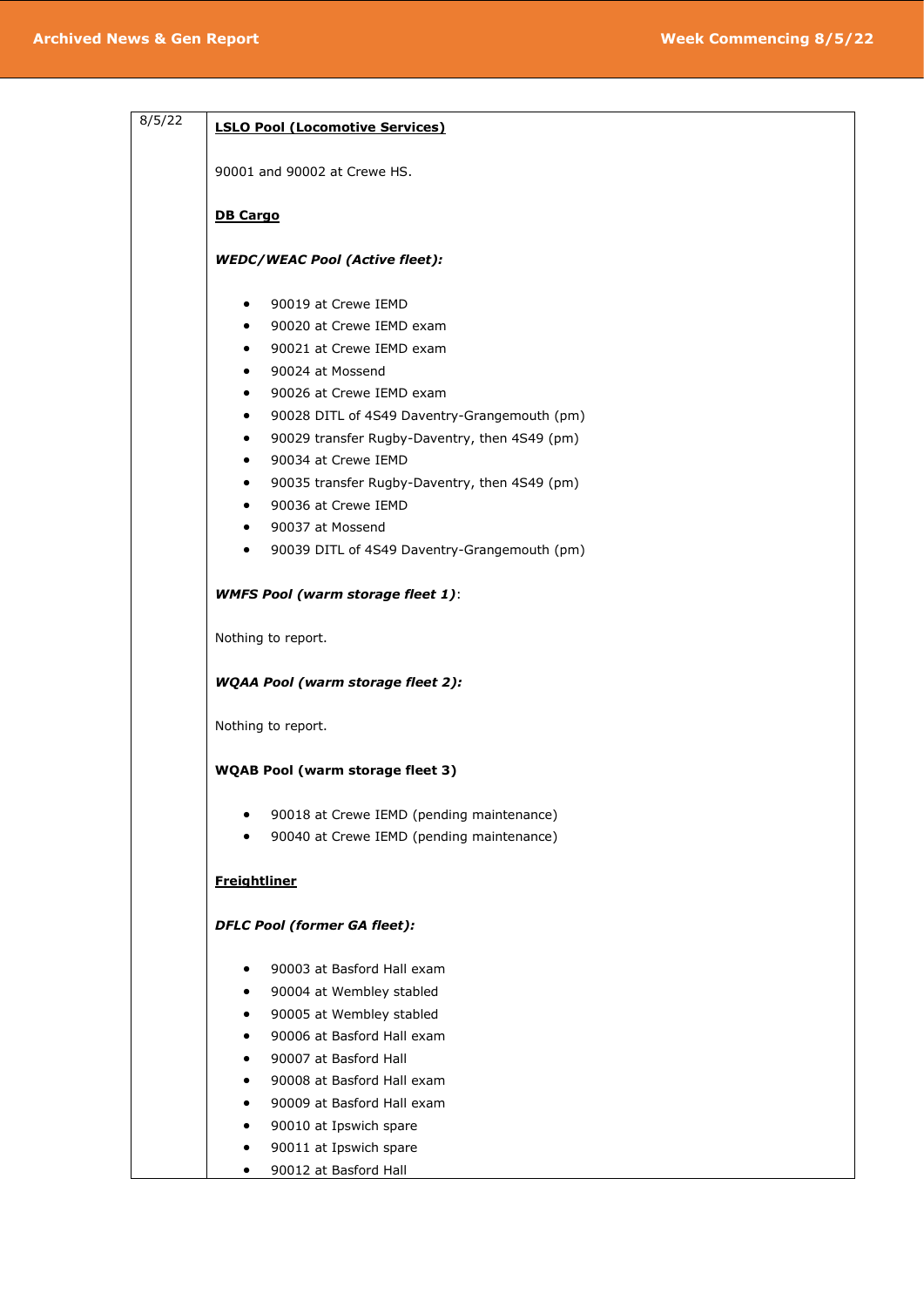|        | 90013 at Mossend<br>$\bullet$                                                         |
|--------|---------------------------------------------------------------------------------------|
|        | 90014 at Mossend<br>$\bullet$                                                         |
|        | 90015 at Basford Hall<br>٠                                                            |
|        |                                                                                       |
|        | <b>DFLC Pool (original FL fleet):</b>                                                 |
|        | 90016 at Basford Hall exam<br>$\bullet$                                               |
|        | 90041 at Mossend<br>$\bullet$                                                         |
|        | 90042 at Basford Hall exam<br>$\bullet$                                               |
|        | 90043 at Ipswich<br>$\bullet$                                                         |
|        | 90044 at Basford Hall exam<br>$\bullet$                                               |
|        | 90045 at Mossend<br>$\bullet$                                                         |
|        | 90046 at Ipswich<br>$\bullet$                                                         |
|        | 90047 at Ipswich<br>$\bullet$                                                         |
|        | 90048 at Basford Hall<br>$\bullet$                                                    |
|        | 90049 at Basford Hall                                                                 |
| 9/5/22 | <b>LSLO Pool (Locomotive Services)</b>                                                |
|        |                                                                                       |
|        | 90001 and 90002 at Crewe HS.                                                          |
|        | <b>DB Cargo</b>                                                                       |
|        | <b>WEDC/WEAC Pool (Active fleet):</b>                                                 |
|        | 90019 at Crewe IEMD<br>$\bullet$                                                      |
|        | 90020 at Crewe IEMD exam<br>$\bullet$                                                 |
|        | 90021 at Crewe IEMD exam<br>$\bullet$                                                 |
|        | 90024 worked 4M25 (am), 4S47 (pm)<br>$\bullet$                                        |
|        | 90026 at Crewe IEMD exam<br>$\bullet$                                                 |
|        | 90028 DITL on 4S49 to Mossend (am), then spare (pm)<br>$\bullet$                      |
|        | 90029 worked 4S49 to Grangemouth, then transfer to Mossend (am), 4N30, 4M30 (pm)<br>٠ |
|        | 90034 at Crewe IEMD                                                                   |
|        | 90035 worked 4S49 to Grangemouth, then transfer to Mossend (am), 4N30, 4M30 (pm)      |
|        | 90036 at Crewe IEMD<br>$\bullet$                                                      |
|        | 90037 worked 4M25 (am), 4S47 (pm)<br>$\bullet$                                        |
|        | 90039 DITL on 4S49 Mossend (am), then spare (pm)<br>$\bullet$                         |
|        | <b>WMFS Pool (warm storage fleet 1):</b>                                              |
|        | Nothing to report.                                                                    |
|        | <b>WQAA Pool (warm storage fleet 2):</b>                                              |
|        | Nothing to report.                                                                    |
|        | <b>WQAB Pool (warm storage fleet 3)</b>                                               |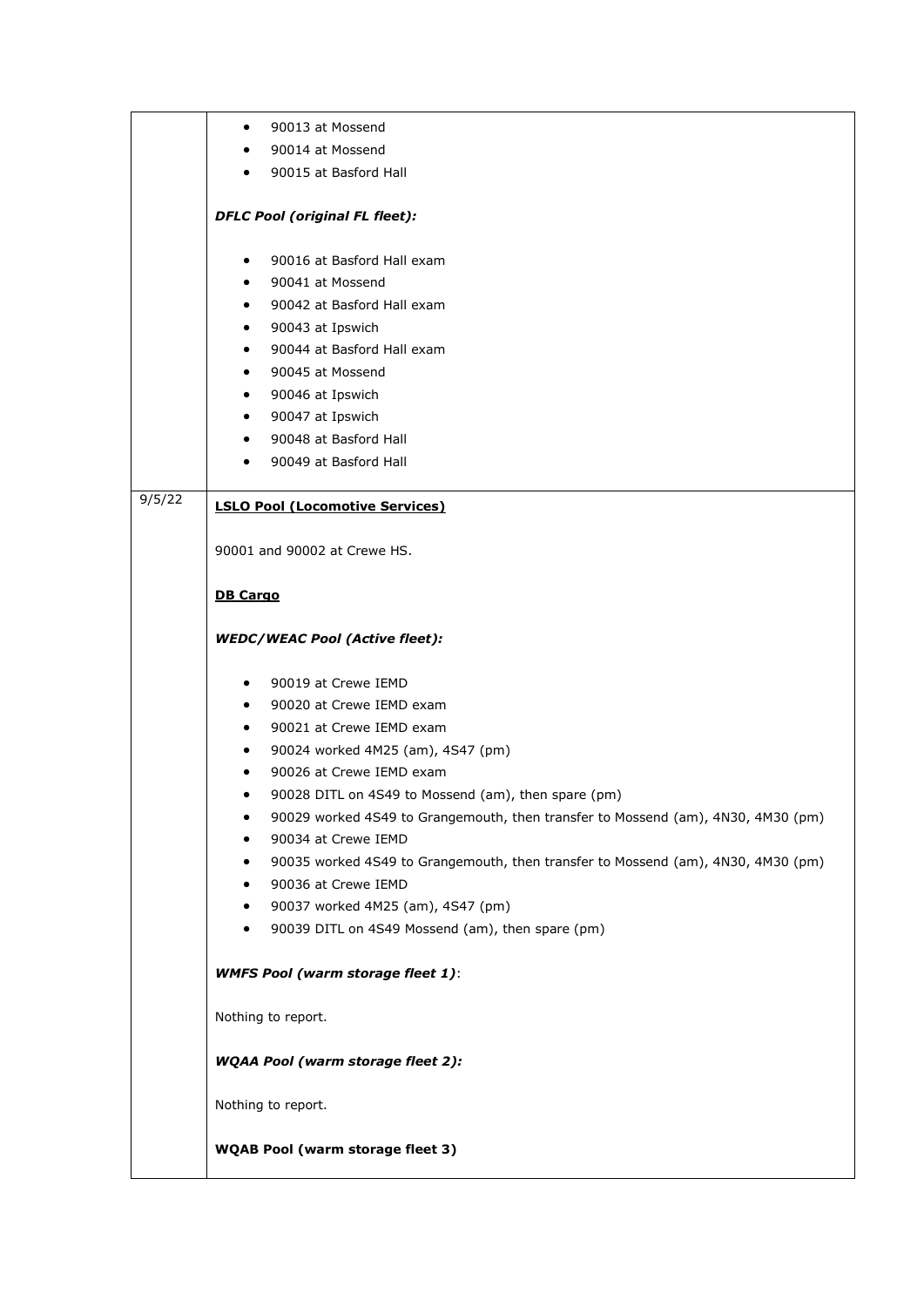|         | $\bullet$           | 90018 at Crewe IEMD (pending maintenance)                                              |
|---------|---------------------|----------------------------------------------------------------------------------------|
|         | $\bullet$           | 90040 at Crewe IEMD (pending maintenance)                                              |
|         |                     |                                                                                        |
|         | <b>Freightliner</b> |                                                                                        |
|         |                     | <b>DFLC Pool (former GA fleet):</b>                                                    |
|         |                     |                                                                                        |
|         | ٠                   | 90003 worked 4S50 Crewe-Coatbridge (am), 4M11 (pm)                                     |
|         | $\bullet$           | 90004 worked 4L91 Wembley-Ipswich (am), 4M87 (pm)                                      |
|         | $\bullet$           | 90005 worked 4L91 Wembley-Ipswich (am), 4M87 (pm)                                      |
|         | $\bullet$           | 90006 worked 4M58 Crewe-Garston, then 4L60 (pm)                                        |
|         | $\bullet$           | 90007 at Basford Hall                                                                  |
|         | $\bullet$           | 90008 at Basford Hall exam                                                             |
|         | $\bullet$           | 90009 at Basford Hall exam                                                             |
|         | $\bullet$           | 90010 at Ipswich (am), 4S88 (pm)                                                       |
|         | $\bullet$           | 90011 at Ipswich (am), 4S88 (pm)                                                       |
|         | $\bullet$           | 90012 at Basford Hall                                                                  |
|         | $\bullet$           | 90013 at Mossend (am), 4M80 (pm)                                                       |
|         | $\bullet$           | 90014 at Mossend (am), 4L81 (pm)                                                       |
|         | $\bullet$           | 90015 worked 4M58 Crewe-Garston, then 4L60 (pm)                                        |
|         |                     | <b>DFLC Pool (original FL fleet):</b>                                                  |
|         | $\bullet$           | 90016 at Basford Hall exam                                                             |
|         | ٠                   | 90041 at Mossend (am), 4L81 (pm)                                                       |
|         | $\bullet$           | 90042 worked 4S50 Crewe-Coatbridge (am), 4M11 (pm)                                     |
|         | $\bullet$           | 90043 worked 4M63 (am)                                                                 |
|         | $\bullet$           | 90044 at Basford Hall exam                                                             |
|         | $\bullet$           | 90045 at Mossend (am), 4M80 (pm)                                                       |
|         |                     | 90046 worked 4M63 (am)                                                                 |
|         | ٠                   | 90047 at Ipswich (am/pm)                                                               |
|         |                     | 90048 at Basford Hall                                                                  |
|         |                     | 90049 at Basford Hall exam                                                             |
| 10/5/22 |                     | <b>LSLO Pool (Locomotive Services)</b>                                                 |
|         |                     | 90001 and 90002 at Crewe HS.                                                           |
|         | <b>DB Cargo</b>     |                                                                                        |
|         |                     | <b>WEDC/WEAC Pool (Active fleet):</b>                                                  |
|         |                     | 90019 at Crewe IEMD                                                                    |
|         | ٠                   | 90020 unknown transfer Crewe IEMD-Daventry, then 4S47 (pm)                             |
|         | $\bullet$           |                                                                                        |
|         | ٠                   | 90021 unknown transfer Crewe IEMD-Daventry, then 4S47 (pm)                             |
|         |                     | 90024 worked 4M25 (am), then 0Z23 Daventry-Crewe IEMD (pm)<br>90026 at Crewe IEMD exam |
|         |                     | 90028 unknown transfers Mossend-Grangemouth-Mossend (am), 4N30, 4M30 (pm)              |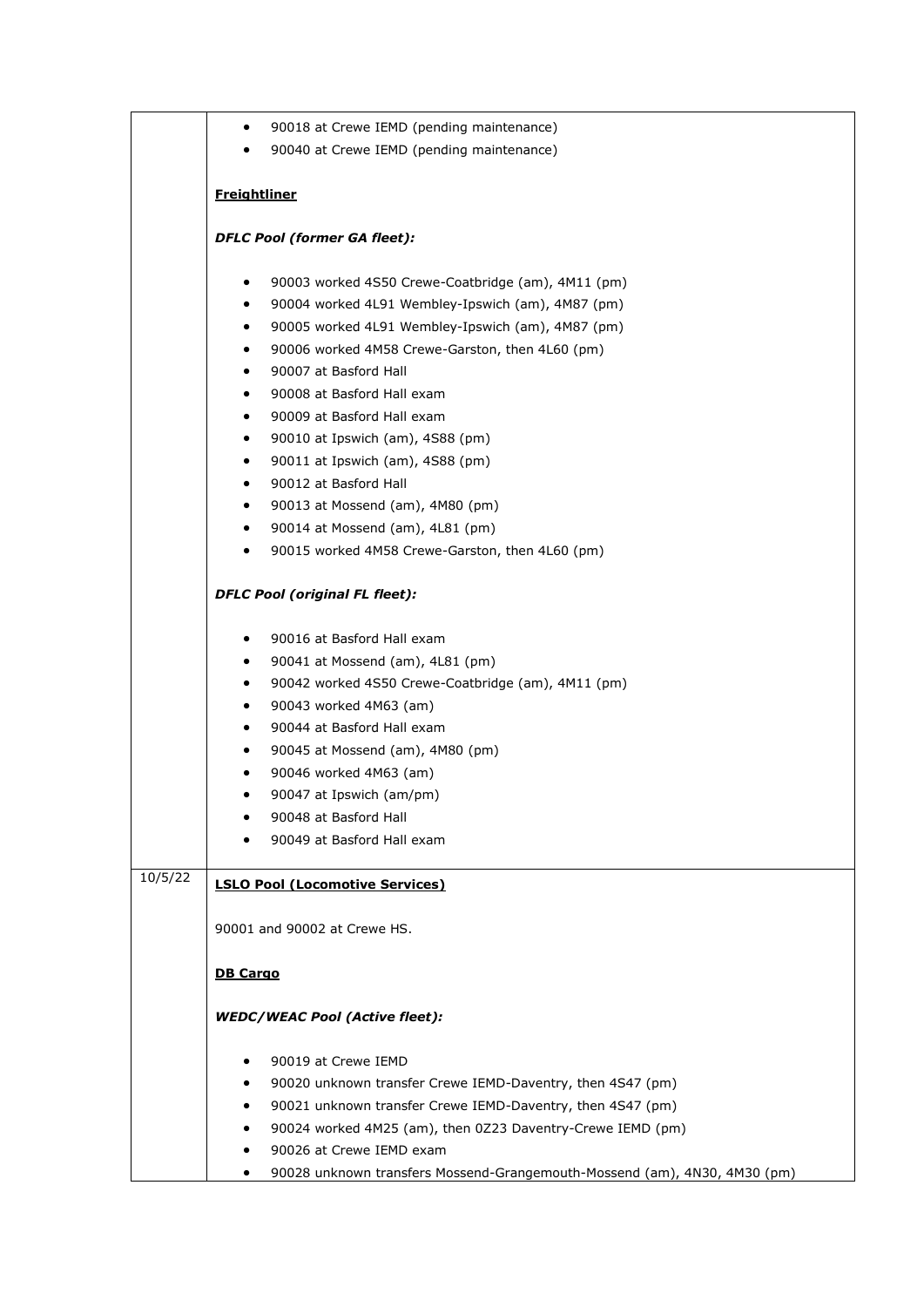| ٠                   | 90029 worked 4M30, 0M30 to Rugby (am), 0M31 to Daventry, 4S49 (pm)        |
|---------------------|---------------------------------------------------------------------------|
|                     | 90034 at Crewe IEMD                                                       |
| ٠                   | 90035 worked 4M30, 0M30 to Rugby (am), 0M31 to Daventry, 4S49 (pm)        |
| $\bullet$           | 90036 at Crewe IEMD                                                       |
| $\bullet$           | 90037 allocated to 4M25 (am), then 0Z23 Daventry-Crewe IEMD (pm)          |
| ٠                   | 90039 unknown transfers Mossend-Grangemouth-Mossend (am), 4N30, 4M30 (pm) |
|                     | <b>WMFS Pool (warm storage fleet 1):</b>                                  |
|                     | Nothing to report.                                                        |
|                     | <b>WQAA Pool (warm storage fleet 2):</b>                                  |
|                     | Nothing to report.                                                        |
|                     | <b>WQAB Pool (warm storage fleet 3)</b>                                   |
| ٠                   | 90018 at Crewe IEMD (pending maintenance)                                 |
| $\bullet$           | 90040 at Crewe IEMD (pending maintenance)                                 |
| <b>Freightliner</b> |                                                                           |
|                     | <b>DFLC Pool (former GA fleet):</b>                                       |
| ٠                   | 90003 worked 4S50 Crewe-Coatbridge (am), 4M11 (pm)                        |
| $\bullet$           | 90004 worked 4L91 (am), 4M87 (pm)                                         |
| $\bullet$           | 90005 worked 4L91 (am), 4M87 (pm)                                         |
| ٠                   | 90006 worked 4M45 (am), 4L60 (pm)                                         |
| $\bullet$           | 90007 worked 4L89 (am), 4M89 (pm)                                         |
|                     | 90008 at Basford Hall exam                                                |
|                     | 90009 at Basford Hall exam                                                |
|                     | 90010 worked 4S88 (am), 4M80 (pm)                                         |
|                     | 90011 worked 4S88 (am), 4M80 (pm)                                         |
|                     | 90012 at Basford Hall                                                     |
|                     | 90013 worked 4L82 to Ipswich (am), 4S88 (pm)                              |
|                     | 90014 worked 4S83 (am), 4L81 (pm)                                         |
|                     | 90015 worked 4M45 (am), 4L60 (pm)                                         |
|                     | <b>DFLC Pool (original FL fleet):</b>                                     |
|                     | 90016 at Basford Hall exam                                                |
| ٠                   | 90041 worked 4S83 (am), 4L81 (pm)                                         |
|                     | 90042 worked 4S50 Crewe-Coatbridge (am), 4M11 (pm)                        |
|                     | 90043 worked 4L95, 4M63 (am)                                              |
|                     | 90044 at Basford Hall exam                                                |
|                     | 90045 worked 4L82 to Ipswich (am), 4S88 (pm)                              |
|                     | 90046 worked 4L95, 4M63 (am)                                              |
|                     | 90047 at Ipswich exam                                                     |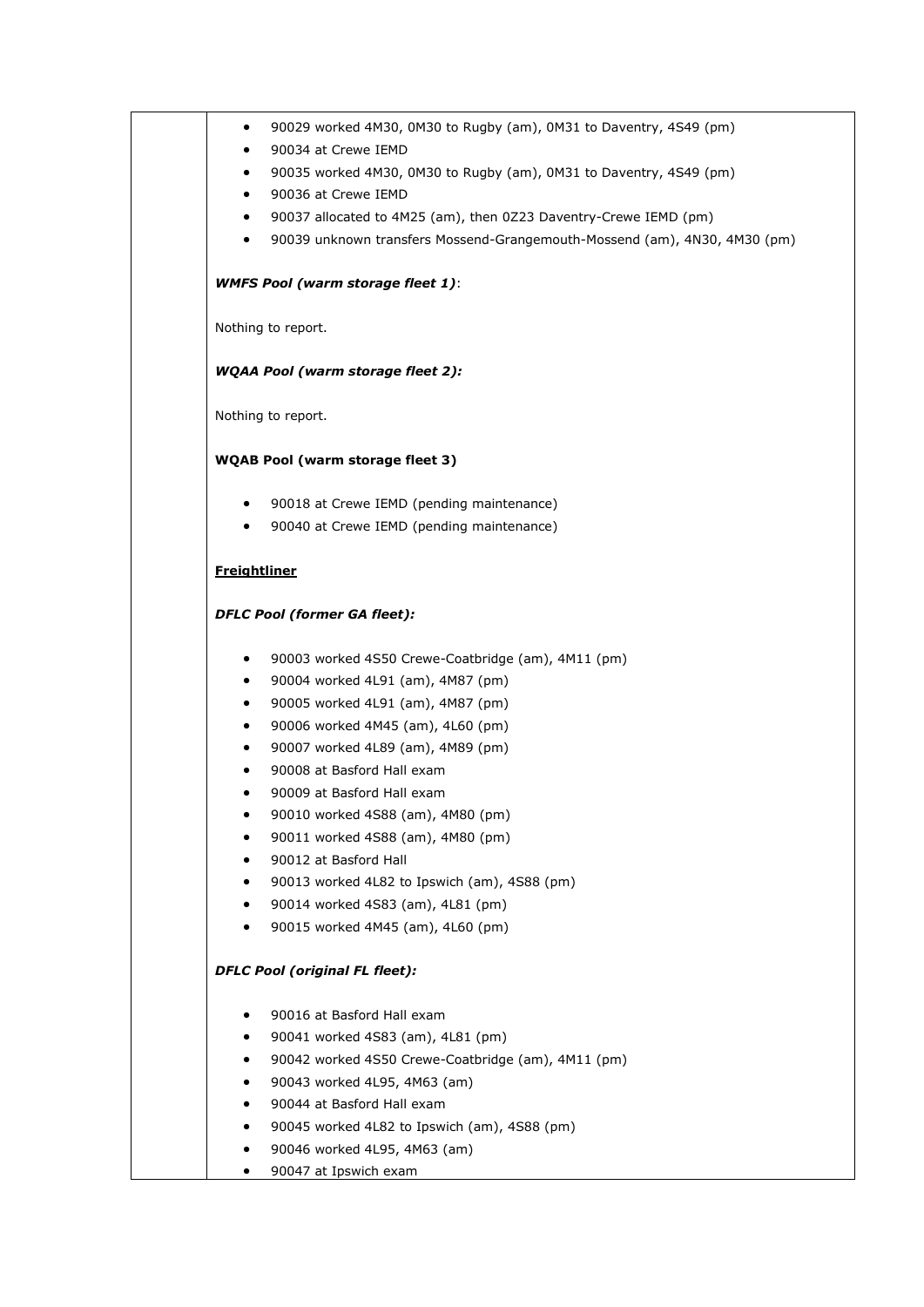|         | 90048 worked 4L89 (am), 4M89 (pm)<br>$\bullet$                                         |
|---------|----------------------------------------------------------------------------------------|
|         | 90049 at Basford Hall exam                                                             |
|         |                                                                                        |
| 11/5/22 | <b>LSLO Pool (Locomotive Services)</b>                                                 |
|         |                                                                                        |
|         | 90001 and 90002 at Crewe HS.                                                           |
|         |                                                                                        |
|         | <b>DB Cargo</b>                                                                        |
|         | <b>WEDC/WEAC Pool (Active fleet):</b>                                                  |
|         |                                                                                        |
|         | 90019 at Crewe IEMD<br>$\bullet$                                                       |
|         | 90020 worked 4M25 (am), 4S47 (pm)<br>$\bullet$                                         |
|         | 90021 worked 4M25 (am), 4S47 (pm)<br>$\bullet$                                         |
|         | 90024 at Crewe IEMD exam<br>٠                                                          |
|         | 90026 unknown transfer Crewe IEMD-Rugby, then 0M31 to Daventry, 4S49 (pm)<br>$\bullet$ |
|         | 90028 worked 4M30, 0M30 to Rugby (am), 0M31 to Daventry, 4S49 (pm)<br>$\bullet$        |
|         | 90029 transfer Grangemouth-Mossend (am), 4N30, 4M30 (pm)<br>$\bullet$                  |
|         | 90034 at Crewe IEMD<br>$\bullet$                                                       |
|         | 90035 transfer Grangemouth-Mossend (am), 4N30, 4M30 (pm)<br>$\bullet$                  |
|         | 90036 at Crewe IEMD<br>$\bullet$                                                       |
|         | 90037 at Crewe IEMD exam<br>$\bullet$                                                  |
|         | 90039 worked 4M30, 0M30 to Rugby (am), then 0Z23 to Crewe IEMD (pm)<br>٠               |
|         | <b>WMFS Pool (warm storage fleet 1):</b>                                               |
|         | Nothing to report.                                                                     |
|         | <b>WQAA Pool (warm storage fleet 2):</b>                                               |
|         | Nothing to report.                                                                     |
|         | <b>WQAB Pool (warm storage fleet 3)</b>                                                |
|         | 90018 at Crewe IEMD (pending maintenance)<br>٠                                         |
|         | 90040 at Crewe IEMD (pending maintenance)                                              |
|         | <b>Freightliner</b>                                                                    |
|         | <b>DFLC Pool (former GA fleet):</b>                                                    |
|         |                                                                                        |
|         | 90003 worked 4S50 (am), 4M11 (pm)<br>90004 worked 4L91 (am), 4M87 (pm)<br>$\bullet$    |
|         | 90005 worked 4L91 (am), 4M87 (pm)                                                      |
|         | 90006 worked 4M45 (am), 4L60 (pm)<br>٠                                                 |
|         | 90007 worked 4L89 (am), 4M89 (pm)<br>٠                                                 |
|         | 90008 at Basford Hall exam                                                             |
|         | 90009 at Basford Hall exam                                                             |
|         |                                                                                        |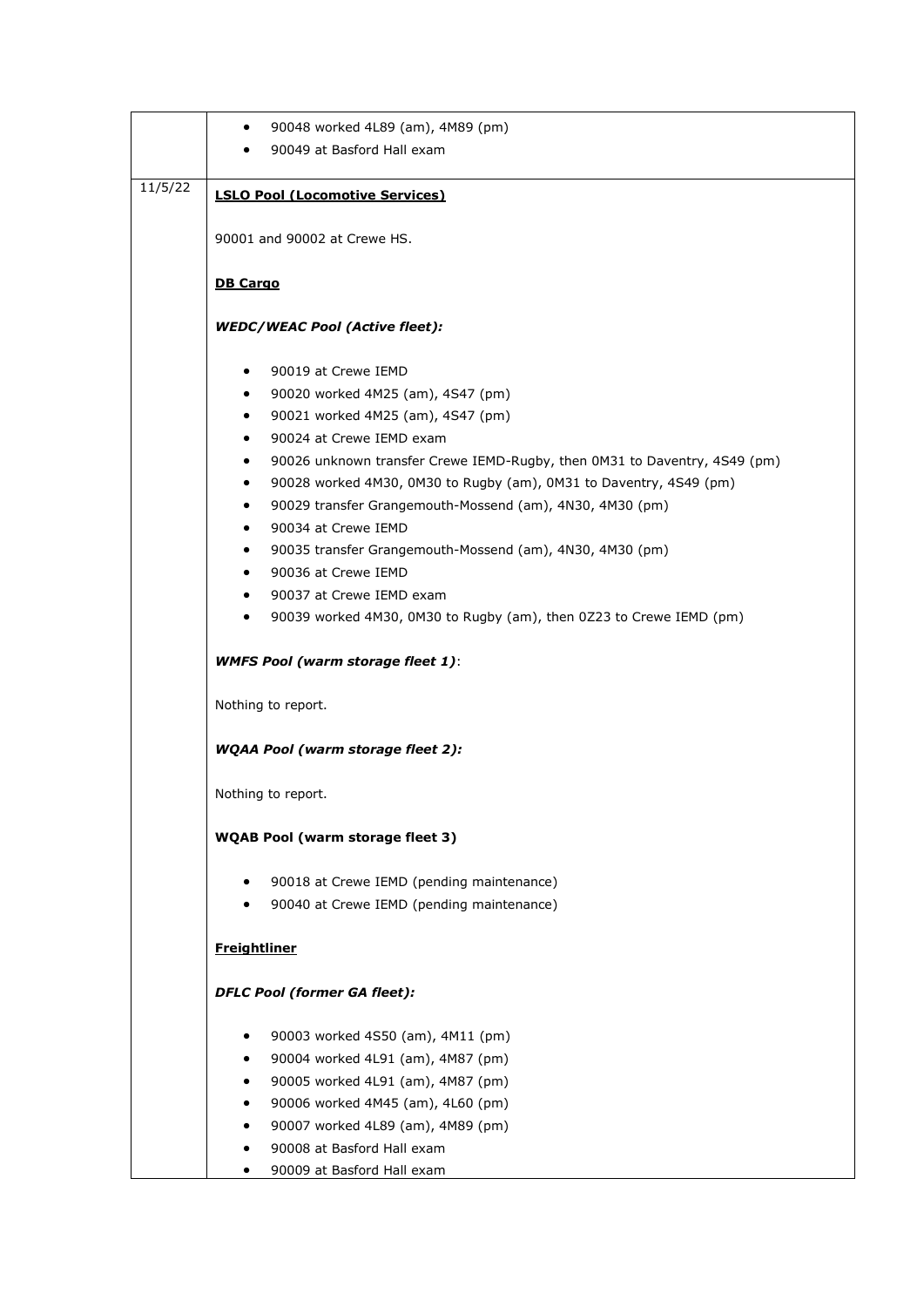|         | 90010 worked 4Sxx (am), 4M80 (pm)<br>$\bullet$                          |
|---------|-------------------------------------------------------------------------|
|         | 90011 worked 4Sxx (am), 4M80 (pm)<br>٠                                  |
|         | 90012 at Basford Hall<br>$\bullet$                                      |
|         | 90013 worked 4xxx to Ipswich (am), 4S88 (pm)<br>$\bullet$               |
|         | 90014 worked 4Sxx (am), 4L81 (pm)<br>$\bullet$                          |
|         | 90015 worked 4M45 (am), 4L60 (pm)<br>$\bullet$                          |
|         |                                                                         |
|         | <b>DFLC Pool (original FL fleet):</b>                                   |
|         | 90016 worked 4xxx to Ipswich (am), 4M89 (pm)<br>$\bullet$               |
|         | 90041 worked 4Sxx (am), 4L81 (pm)<br>$\bullet$                          |
|         | 90042 worked 4S50 (am), 4M11 (pm)<br>$\bullet$                          |
|         | 90043 worked 4xxx to Ipswich, 4xxx to Crewe (am/pm)<br>٠                |
|         | 90044 at Basford Hall exam<br>$\bullet$                                 |
|         | 90045 worked 4xxx to Ipswich (am)<br>$\bullet$                          |
|         | 90046 worked 4xxx to Ipswich, 4xxx to Crewe (am/pm)<br>$\bullet$        |
|         | 90047 at Ipswich exam (am) 4S88 (pm)<br>$\bullet$                       |
|         | 90048 worked 4L89 (am), 4M89 (pm)<br>$\bullet$                          |
|         | 90049 at Basford Hall exam                                              |
| 12/5/22 | <b>LSLO Pool (Locomotive Services)</b>                                  |
|         |                                                                         |
|         | 90001 and 90002 at Crewe HS.                                            |
|         | <b>DB Cargo</b>                                                         |
|         | <b>WEDC/WEAC Pool (Active fleet):</b>                                   |
|         | 90019 at Crewe IEMD                                                     |
|         | 90020 at Mossend                                                        |
|         | 90021 at Mossend                                                        |
|         | 90024 at Crewe IEMD exam                                                |
|         | 90026 at Mossend (am), worked 4M30 ex Mossend (pm)                      |
|         | 90028 at Mossend (am), worked 4M30 ex Mossend (pm)                      |
|         | 90029 worked 4M30, 0M30 to Rugby (am), 0M31 to Daventry, 4S49 (pm)      |
|         | 90034 at Crewe IEMD                                                     |
|         | 90035 worked 4M30, 0M30 to Rugby (am), 0M31 to Daventry, 4S49 (pm)<br>٠ |
|         | 90036 at Crewe IEMD                                                     |
|         | 90037 at Crewe IEMD exam                                                |
|         | 90039 at Crewe IEMD exam                                                |
|         |                                                                         |
|         | <b>WMFS Pool (warm storage fleet 1):</b>                                |
|         | Nothing to report.                                                      |
|         | <b>WQAA Pool (warm storage fleet 2):</b>                                |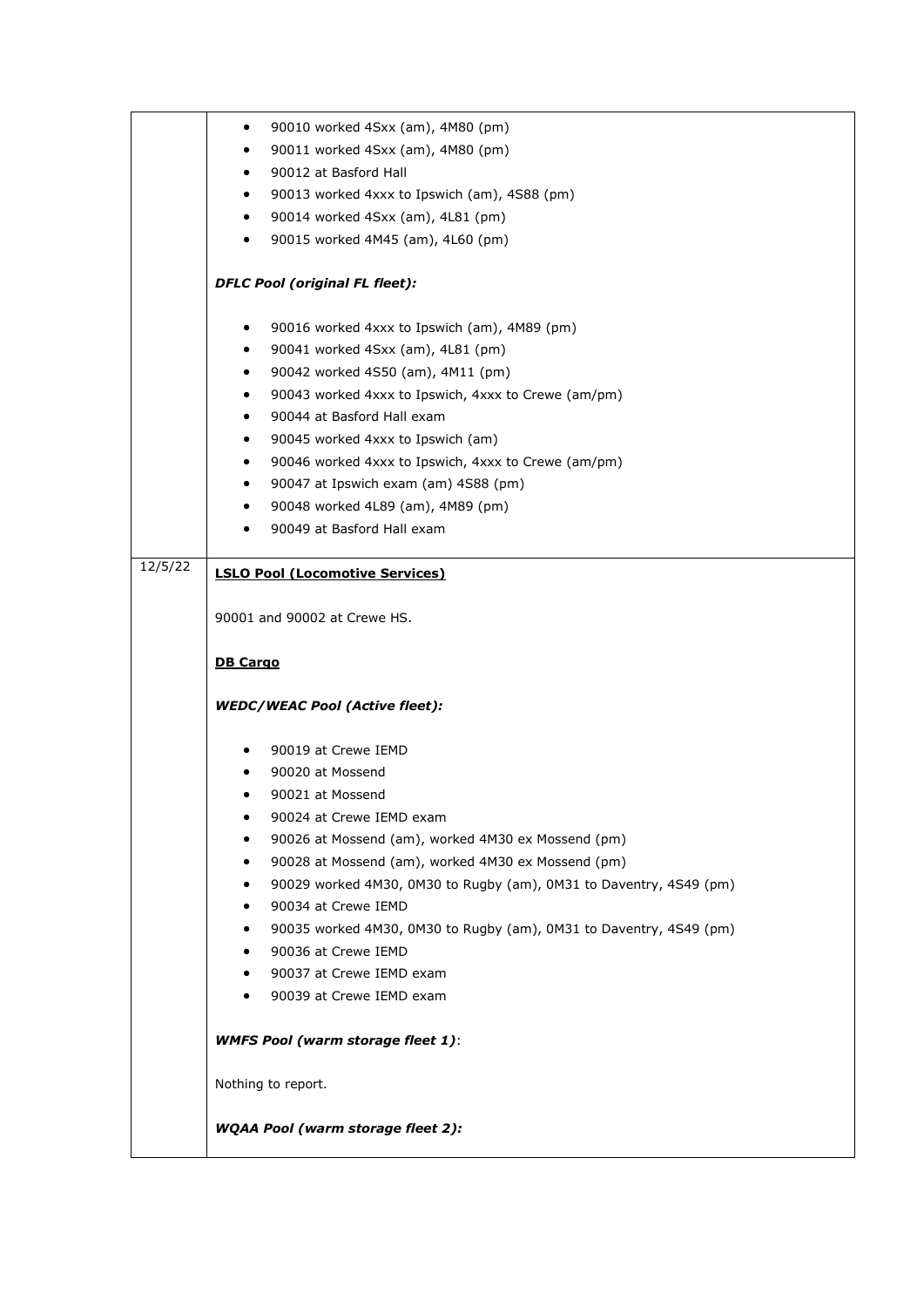|         | Nothing to report.                                           |
|---------|--------------------------------------------------------------|
|         | <b>WQAB Pool (warm storage fleet 3)</b>                      |
|         | 90018 at Crewe IEMD (pending maintenance)<br>$\bullet$       |
|         | 90040 at Crewe IEMD (pending maintenance)<br>$\bullet$       |
|         | <b>Freightliner</b>                                          |
|         | <b>DFLC Pool (former GA fleet):</b>                          |
|         | 90003 worked 4S50 (am), 4M11 (pm)<br>$\bullet$               |
|         | 90004 worked 4L91 (am), 4M87 (pm)<br>$\bullet$               |
|         | 90005 worked 4L91 (am), 4M87 (pm)<br>$\bullet$               |
|         | 90006 worked 4M45 (am), 4L60 (pm)<br>$\bullet$               |
|         | 90007 worked 4L89 (am), 4M89 (pm)<br>$\bullet$               |
|         | 90008 at Basford Hall exam<br>$\bullet$                      |
|         | 90009 at Basford Hall exam<br>$\bullet$                      |
|         | 90010 worked 4S88 (am), 4M80 (pm)<br>$\bullet$               |
|         | 90011 worked 4S88 (am), 4M80 (pm)<br>$\bullet$               |
|         | 90012 at Basford Hall<br>$\bullet$                           |
|         | 90013 worked 4L82 to Ipswich (am), 4S88 (pm)<br>$\bullet$    |
|         | 90014 worked 4S83 (am), 4L81 (pm)<br>$\bullet$               |
|         | 90015 worked 4M45 (am), 4L60 (pm)<br>$\bullet$               |
|         | <b>DFLC Pool (original FL fleet):</b>                        |
|         | 90016 at Ipswich no reported workings (am), 4M89 (pm)<br>٠   |
|         | 90041 worked 4S83 (am), 4L81 (pm)<br>$\bullet$               |
|         | 90042 worked 4S50 (am), 4M11 (pm)<br>$\bullet$               |
|         | 90043 unknown transfer Crewe-Ipswich, 4M63 (am)<br>٠         |
|         | 90044 at Basford Hall exam                                   |
|         | 90045 worked 4L82 to Ipswich (am), no reported workings (pm) |
|         | 90046 unknown transfer Crewe-Ipswich, 4M63 (am)<br>$\bullet$ |
|         | 90047 at Ipswich exam (am), 4S88 (pm)<br>$\bullet$           |
|         | 90048 worked 4L89 (am), 4M89 (pm)<br>٠                       |
|         | 90049 at Basford Hall exam                                   |
| 13/5/22 | <b>LSLO Pool (Locomotive Services)</b>                       |
|         |                                                              |
|         | 90001 and 90002 at Crewe HS.                                 |
|         | <b>DB Cargo</b>                                              |
|         | <b>WEDC/WEAC Pool (Active fleet):</b>                        |
|         |                                                              |
|         | 90019 at Crewe IEMD                                          |
|         | 90020 worked 4M25 (am), 4S47 (pm)                            |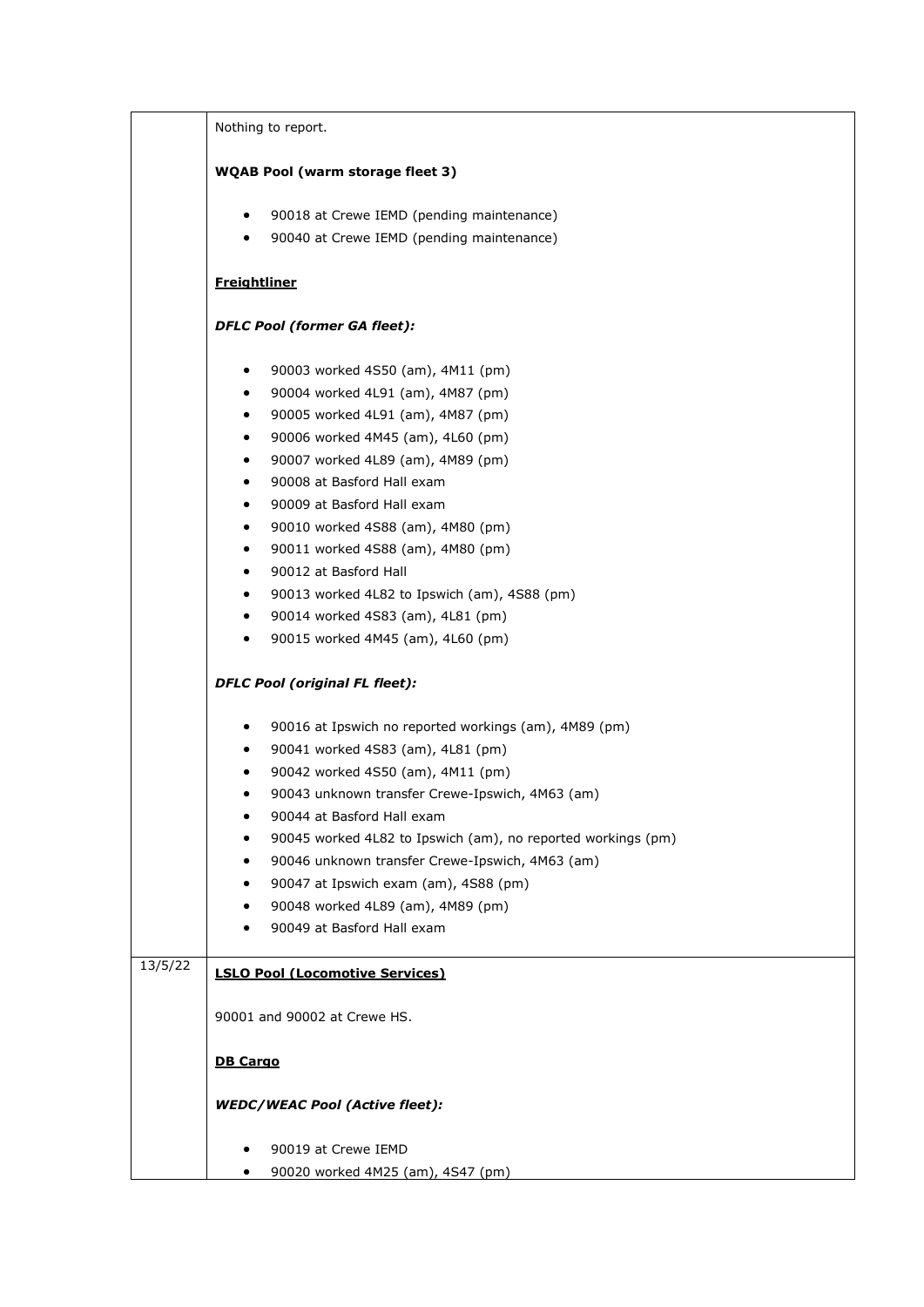|                     | 90024 at Crewe IEMD exam                                              |
|---------------------|-----------------------------------------------------------------------|
| ٠                   | 90026 worked 4M30, 0M30 to Daventry (am), 0M31 to Daventry, 4S49 (pm) |
| $\bullet$           | 90028 worked 4M30, 0M30 to Daventry (am), 0M31 to Daventry, 4S49 (pm) |
| ٠                   | 90029 unknown transfer Grangemouth-Mossend (am), 4N30, 4M30 (pm)      |
| $\bullet$           | 90034 at Crewe IEMD                                                   |
| ٠                   | 90035 unknown transfer Grangemouth-Mossend (am), 4N30, 4M30 (pm)      |
| ٠                   | 90036 at Crewe IEMD                                                   |
| $\bullet$           | 90037 at Crewe IEMD exam                                              |
| $\bullet$           | 90039 at Crewe IEMD exam                                              |
|                     | <b>WMFS Pool (warm storage fleet 1):</b>                              |
|                     | Nothing to report.                                                    |
|                     | WQAA Pool (warm storage fleet 2):                                     |
|                     | Nothing to report.                                                    |
|                     | <b>WQAB Pool (warm storage fleet 3)</b>                               |
| $\bullet$           | 90018 at Crewe IEMD (pending maintenance)                             |
|                     | 90040 at Crewe IEMD (pending maintenance)                             |
|                     |                                                                       |
| <b>Freightliner</b> |                                                                       |
|                     | <b>DFLC Pool (former GA fleet):</b>                                   |
| ٠                   | 90003 worked 4S50 (am), 4M11 (pm)                                     |
| $\bullet$           | 90004 worked 4L91 (am), 4M87 (pm)                                     |
| ٠                   | 90005 worked 4L91 (am), 4M87 (pm)                                     |
|                     | 90006 worked 4M45 (am), 4L60 (pm)                                     |
|                     | 90007 at Basford Hall                                                 |
|                     | 90008 at Basford Hall exam                                            |
| ٠                   | 90009 at Basford Hall exam                                            |
| ٠                   | 90010 worked 4L82 (am), 4S88 (pm)                                     |
| ٠                   | 90011 worked 4L82 (am), 4S88 (pm)                                     |
| ٠                   | 90012 no concise workings (am), Basford Hall (pm)                     |
| ٠                   | 90013 worked 4Sxx (am), 4M80 (pm)                                     |
| ٠                   | 90014 at Basford Hall                                                 |
|                     | 90015 worked 4M45 (am), 4L60 (pm)                                     |
|                     | <b>DFLC Pool (original FL fleet):</b>                                 |
|                     | 90016 worked 4L89 (am)                                                |
|                     | 90041 worked 4Sxx (am), 4L81 (pm)                                     |
|                     | 90042 worked 4S50 (am), 4M11 (pm)                                     |

٦

T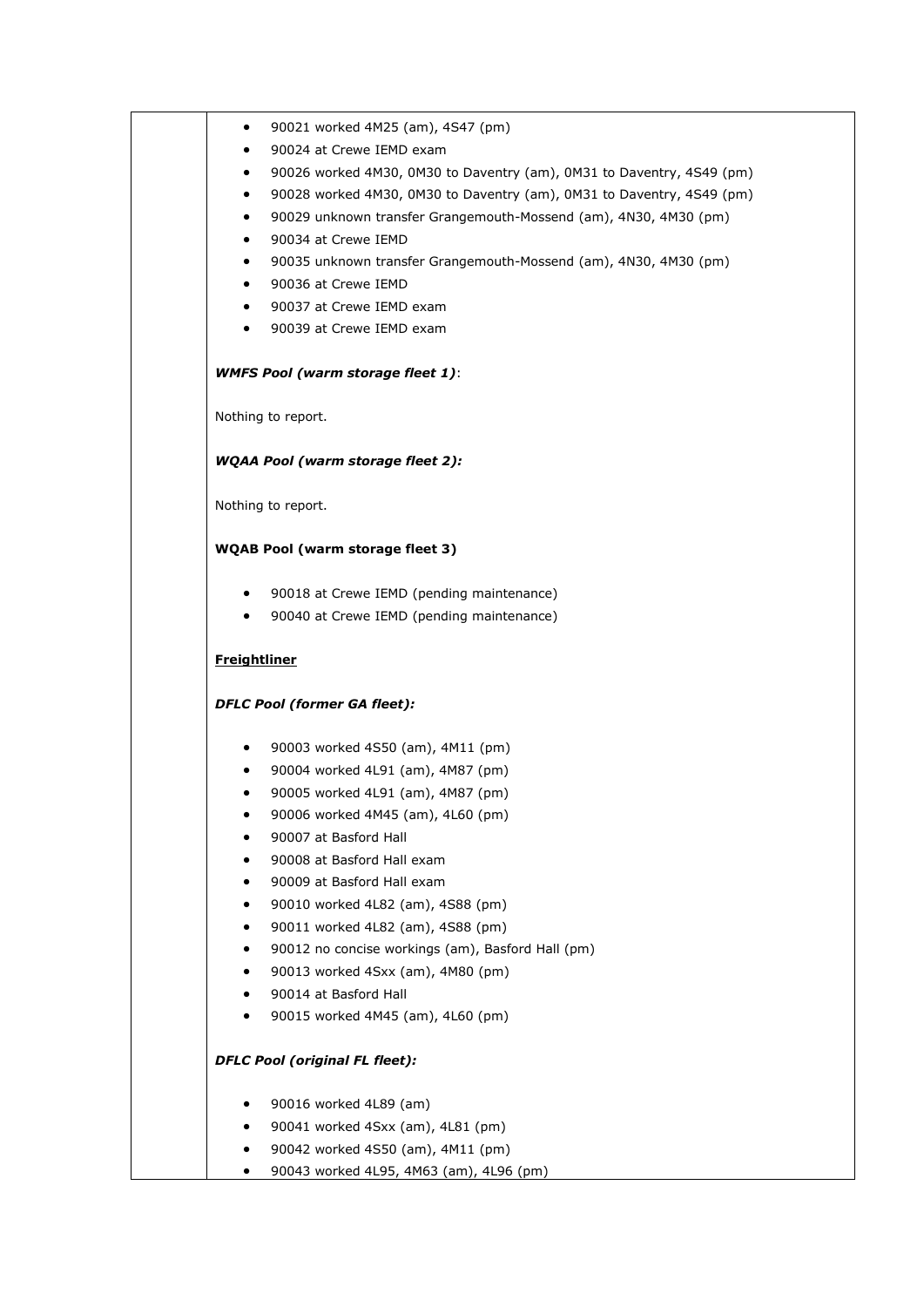|         | 90044 worked 4Sxx (am), 4L81 (pm)<br>٠                                   |
|---------|--------------------------------------------------------------------------|
|         | 90045 no concise workings (am), Basford Hall (pm)<br>$\bullet$           |
|         | 90046 worked 4L95, 4M63 (am), 4L96 (pm)<br>$\bullet$                     |
|         | 90047 worked 4Sxx (am), 4M80 (pm)<br>٠                                   |
|         | 90048 worked 4L89 (am), 4M89 (pm)<br>$\bullet$                           |
|         | 90049 at Basford Hall exam                                               |
|         |                                                                          |
| 14/5/22 | <b>LSLO Pool (Locomotive Services)</b>                                   |
|         | 90001 and 90002 at Crewe HS.                                             |
|         | <b>DB Cargo</b>                                                          |
|         | <b>WEDC/WEAC Pool (Active fleet):</b>                                    |
|         | 90019 at Crewe IEMD<br>٠                                                 |
|         | 90020 at Mossend spare<br>$\bullet$                                      |
|         | 90021 at Mossend spare<br>$\bullet$                                      |
|         | 90024 at Crewe IEMD exam<br>٠                                            |
|         | 90026 worked 4M30 Grangemouth-Mossend only (am)<br>$\bullet$             |
|         |                                                                          |
|         | 90028 worked 4M30 Grangemouth-Mossend only (am)<br>$\bullet$             |
|         | 90029 worked 4M30 to Daventry, then 0M33 to Crewe IEMD (am)<br>$\bullet$ |
|         | 90034 at Crewe IEMD<br>$\bullet$                                         |
|         | 90035 worked 4M30 to Daventry, then 0M33 to Crewe IEMD (am)<br>٠         |
|         | 90036 at Crewe IEMD<br>$\bullet$                                         |
|         | 90037 at Crewe IEMD exam<br>$\bullet$                                    |
|         | 90039 at Crewe IEMD exam<br>$\bullet$                                    |
|         | <b>WMFS Pool (warm storage fleet 1):</b>                                 |
|         | Nothing to report.                                                       |
|         | <b>WQAA Pool (warm storage fleet 2):</b>                                 |
|         | Nothing to report.                                                       |
|         | <b>WQAB Pool (warm storage fleet 3)</b>                                  |
|         | 90018 at Crewe IEMD (pending maintenance)<br>٠                           |
|         | 90040 at Crewe IEMD (pending maintenance)                                |
|         | <b>Freightliner</b>                                                      |
|         | <b>DFLC Pool (former GA fleet):</b>                                      |
|         | 90003 worked 4S50 (am), then spare Mossend                               |
|         | 90004 worked 4L91 (am), then spare Ipswich                               |
|         | 90005 worked 4L91 (am), then spare Ipswich                               |
|         |                                                                          |